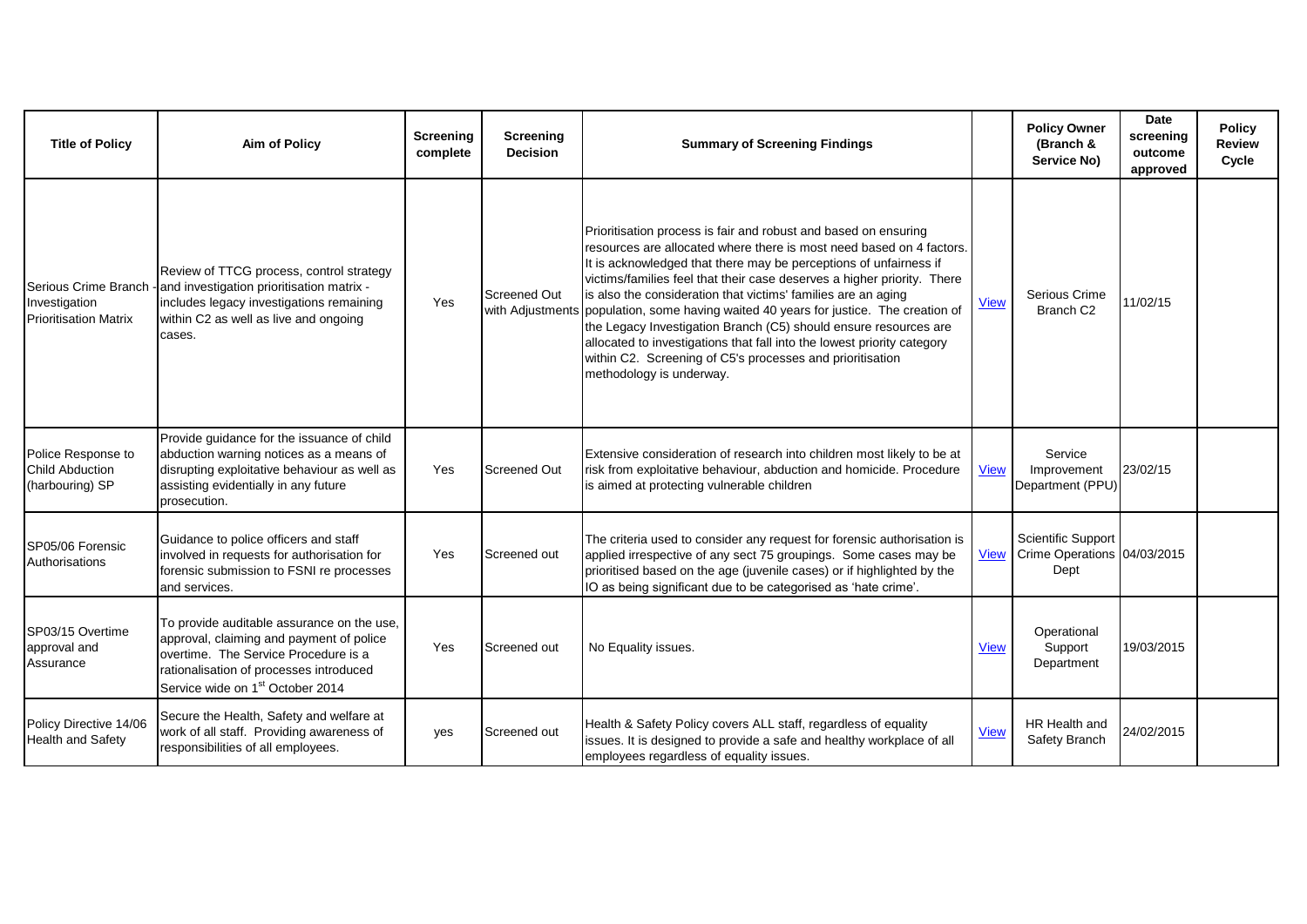| <b>Title of Policy</b>                                                                                       | Aim of Policy                                                                                                                                                                           | Screening<br>complete | Screening<br><b>Decision</b> | <b>Summary of Screening Findings</b>                                                                                                                                                                                                                                                                                                                                                                                                                                                                                                                                                                                                                                      |             | <b>Policy Owner</b><br>(Branch &<br>Service No) | Date<br>screening<br>outcome<br>approved | <b>Policy</b><br><b>Review</b><br>Cycle |
|--------------------------------------------------------------------------------------------------------------|-----------------------------------------------------------------------------------------------------------------------------------------------------------------------------------------|-----------------------|------------------------------|---------------------------------------------------------------------------------------------------------------------------------------------------------------------------------------------------------------------------------------------------------------------------------------------------------------------------------------------------------------------------------------------------------------------------------------------------------------------------------------------------------------------------------------------------------------------------------------------------------------------------------------------------------------------------|-------------|-------------------------------------------------|------------------------------------------|-----------------------------------------|
| Service Procedure<br>10/2012 - Critical<br>Incident Management<br>and Community<br><b>Impact Assessments</b> | Defines a Critical Incident for PSNI &<br>provides guidance on identifying<br>appropriate responses. It also provides<br>guidance on the completion of Community<br>Impact Assessments. | Yes                   | Screened Out                 | The cumulative effect of the service Procedure provides a focus on<br>effective service delivery to contribute positively to confidence in the<br>PSNI, actively promoting equality of opportunity in a proportionate<br>way.                                                                                                                                                                                                                                                                                                                                                                                                                                             | <b>View</b> | <b>Crime Operations</b><br>Department           | Feb 15                                   | Annual                                  |
| PSNI policy for<br>charging for provision<br>of Special Policing<br><b>Services</b>                          | Introduction of a consistent, transparent,<br>evidence-based process for cost recovery<br>following provision of additional policing<br>serviuces beyond statutory responsibilities.    | Yes                   | Screened Out                 | The policy will apply equally and across the Section 75 groups who<br>engage with the police and request provision of additional or extra<br>policing for their event or enterprise. In fact one of the aims of the<br>policy is to introduce and ensure a level of consistency across<br>Northern Ireland in relation to how decisions are made regarding the<br>provision of additional police. Until now whilst guidelines from ACPO<br>have existed application has been ad hoc and at local level with a<br>good degree of subjectivity, the policy will deliver a consistent<br>approach across the piece and through a scoring matrix reduce<br>subjectivity bias. | <b>View</b> | Operational<br>Support<br>Department            | 26/02/15                                 |                                         |
| H District - Closure of<br>Case Progression<br>Team                                                          | The aim of this decision is to close the<br>Case Progression Team within H District<br>and return to the traditional method of<br>investigation by Response Teams.                      | Yes                   | Screened out                 | All Equal Opportunities and Human Resources Policies will be used<br>in relation to all internal role movements to reduce the impact on<br>in columns, the case of the best quality of service to the view<br>public through continuity and accountability of investigations. The<br>Organisations Policies regarding vulnerability, threat, harm, risk and<br>opportunity are incorporated within this delivery structure.                                                                                                                                                                                                                                               |             | <b>ACC S Martin</b>                             | 02/04/2015                               | Continuous<br>assessment                |
| <b>SP 1/13 Health and</b><br>Safety - Roles and<br>Responsibilities                                          | To outline the H&S duties, functions and<br>responsibilities of those within the PSNI<br>and the arrangements that exists to assist<br>them to secure the objectives                    | Yes                   | Screened out                 | Health & Safety Policy covers ALL staff, regardless of equality<br>issues. It is designed to provide a safe and healthy workplace of all<br>employees regardless of equality issues.                                                                                                                                                                                                                                                                                                                                                                                                                                                                                      | <b>View</b> | Gareth McKibbin 24/02/2015                      |                                          |                                         |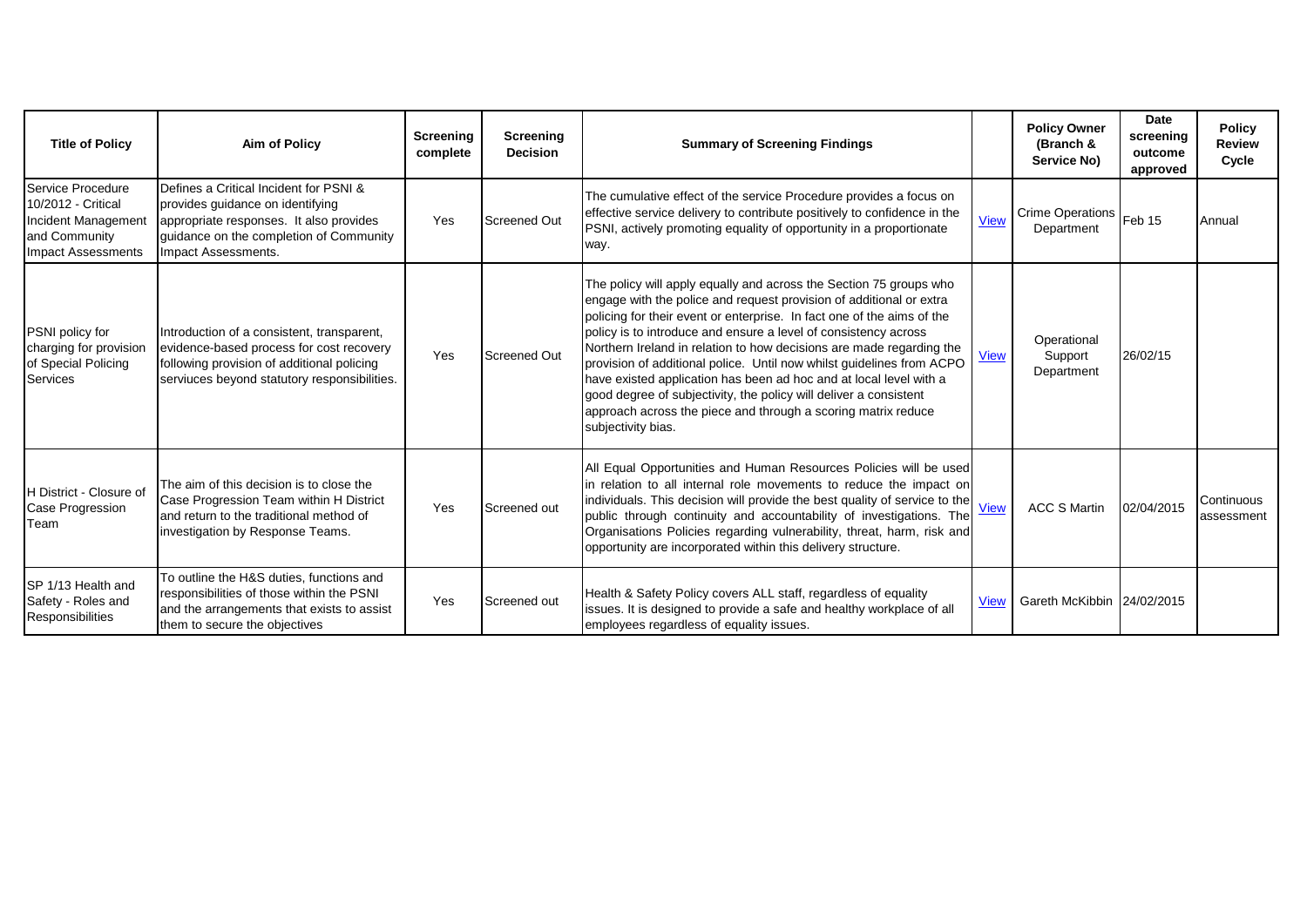| <b>Title of Policy</b>                           | Aim of Policy                                                                                                                                                                                                                                                                                                                                                                                                                                                                                                                                                                                               | Screening<br>complete | Screening<br><b>Decision</b> | <b>Summary of Screening Findings</b>                                                                                                                                                                                                                                                                                                                                                                                                                                                                           |             | <b>Policy Owner</b><br>(Branch &<br>Service No) | Date<br>screening<br>outcome<br>approved | <b>Policy</b><br><b>Review</b><br>Cycle |
|--------------------------------------------------|-------------------------------------------------------------------------------------------------------------------------------------------------------------------------------------------------------------------------------------------------------------------------------------------------------------------------------------------------------------------------------------------------------------------------------------------------------------------------------------------------------------------------------------------------------------------------------------------------------------|-----------------------|------------------------------|----------------------------------------------------------------------------------------------------------------------------------------------------------------------------------------------------------------------------------------------------------------------------------------------------------------------------------------------------------------------------------------------------------------------------------------------------------------------------------------------------------------|-------------|-------------------------------------------------|------------------------------------------|-----------------------------------------|
| <b>Contact Management</b><br>Deployment Strategy | The 'Contact Management' Policy aims to<br>achieve the following:1. Provide a first point<br>of contact to calls for service from the<br>public 2. Record all details of calls for<br>3.<br>Overview of<br>deployable<br>service<br>resources 4. Effective management of<br>attendance times for calls for service 5.<br>Initial screening of calls for service through<br>appropriate grading matrix 6.<br>lan<br>Deployment of appropriate resources to<br>calls for service were appropriate 7.<br>Scheduling of calls 8. Resolve any calls for<br>service without<br>deployment<br>where<br>appropriate | Yes                   | <b>Screened Out</b>          | While there may be some initial negative perceptions that individuals<br>will be adversely affected, there is no data to support that this will<br>specifically impact upon any of the 9 equality groups. The policies<br>and decision making process have all been documented and<br>complied with, to mitigate any risk to any group. Further engagement<br>with stakeholders and reinforcement of the communication strategy<br>pre and post implementation will further reduce any negative<br>perceptions | <b>View</b> | Inspector L Allen 03/04/2015                    |                                          | Continuous<br>assessment                |
| SP 6/12<br>Animal/Wildlife<br>offences & Welfare | Highlights relevant legisaltion covering<br>animal and wildlife offences and welfare.<br>Highlights SLAs between police and service<br>providers in relation to animal welfare &<br>offences. Advises district commanders of<br>administrative and financial procedures in<br>relation to animal welfare/offences. Ensures<br>officers and staff understand<br>responsibilities of all statutory bodies                                                                                                                                                                                                     | Yes                   | Screened out                 | Procedure provides officers with guidance around appropriate<br>legislation, administrative & finance processes and statutory partners<br>in relation to animal welfare offences. No impacts perceived or<br>anticipated.                                                                                                                                                                                                                                                                                      | <b>View</b> | Operational<br>Support<br>Department            | 23/02/15                                 |                                         |